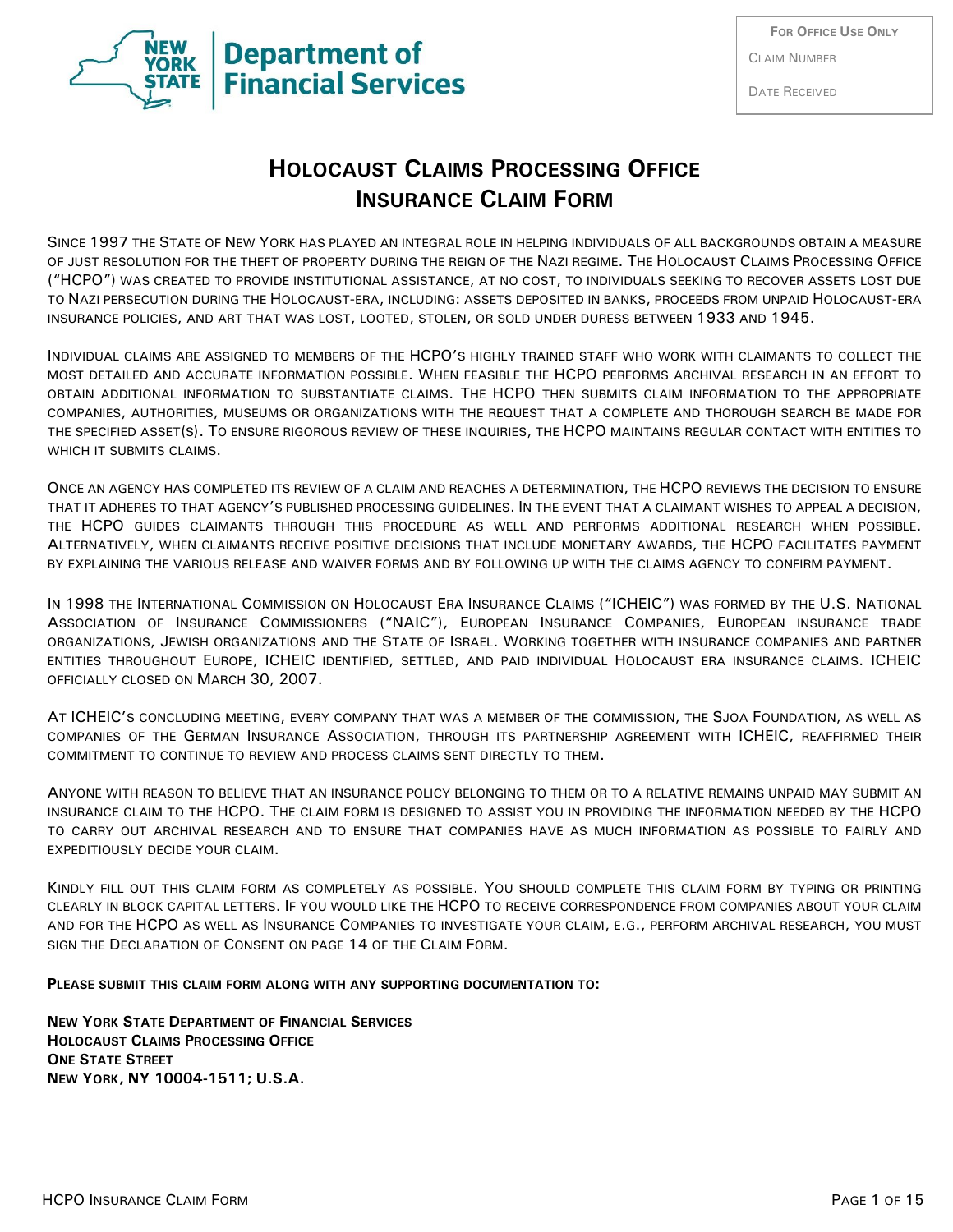# **PART 1: CLAIMANT INFORMATION**

### **I. PERSONAL INFORMATION**

|                                            |                                                     | INFORMATION ABOUT YOURSELF. PLEASE INCLUDE A COPY OF YOUR IDENTIFICATION. DO NOT SEND THE ORIGINAL. |
|--------------------------------------------|-----------------------------------------------------|-----------------------------------------------------------------------------------------------------|
| <b>LAST NAME</b>                           |                                                     |                                                                                                     |
| <b>FIRST NAME</b>                          |                                                     |                                                                                                     |
| <b>MIDDLE NAME(S)</b>                      |                                                     |                                                                                                     |
| <b>MAIDEN NAME</b>                         |                                                     |                                                                                                     |
|                                            | <b>NAME CHANGES (INCLUDING CHANGES OF SPELLING)</b> |                                                                                                     |
|                                            |                                                     | <b>CURRENT ADDRESS (PLEASE INCLUDE COUNTRY AND AREA CODES FOR TELEPHONE AND FAX NUMBERS):</b>       |
| <b>STREET</b>                              |                                                     |                                                                                                     |
| APT./UNIT NO.                              |                                                     |                                                                                                     |
| <b>CITY</b>                                |                                                     |                                                                                                     |
| <b>STATE</b>                               |                                                     |                                                                                                     |
| <b>ZIP/POSTAL CODE</b>                     |                                                     |                                                                                                     |
| <b>COUNTRY</b>                             |                                                     |                                                                                                     |
| <b>TELEPHONE</b>                           |                                                     | <b>MOBILE PHONE</b>                                                                                 |
| <b>FAX</b>                                 |                                                     | <b>EMAIL</b>                                                                                        |
|                                            |                                                     |                                                                                                     |
| DATE OF BIRTH (MONTH/DAY/YEAR)             |                                                     |                                                                                                     |
| <b>PLACE OF BIRTH (CITY/STATE/COUNTRY)</b> |                                                     |                                                                                                     |
|                                            |                                                     | PREVIOUS PLACES OF RESIDENCE UP TO AND INCLUDING MAY 1945 (IF OUTSIDE THE U.S.)                     |
|                                            |                                                     |                                                                                                     |
|                                            |                                                     |                                                                                                     |
|                                            |                                                     |                                                                                                     |
|                                            |                                                     |                                                                                                     |
| <b>FATHER'S NAME</b>                       | <b>FIRST NAME</b>                                   |                                                                                                     |
|                                            | <b>MIDDLE NAME(S)</b>                               |                                                                                                     |
|                                            | <b>LAST NAME</b>                                    |                                                                                                     |
| <b>MOTHER'S NAME</b>                       | <b>FIRST NAME</b>                                   |                                                                                                     |
|                                            | <b>MIDDLE NAME(S)</b>                               |                                                                                                     |
|                                            | <b>LAST NAME</b>                                    |                                                                                                     |
|                                            | <b>MAIDEN NAME</b>                                  |                                                                                                     |
|                                            |                                                     |                                                                                                     |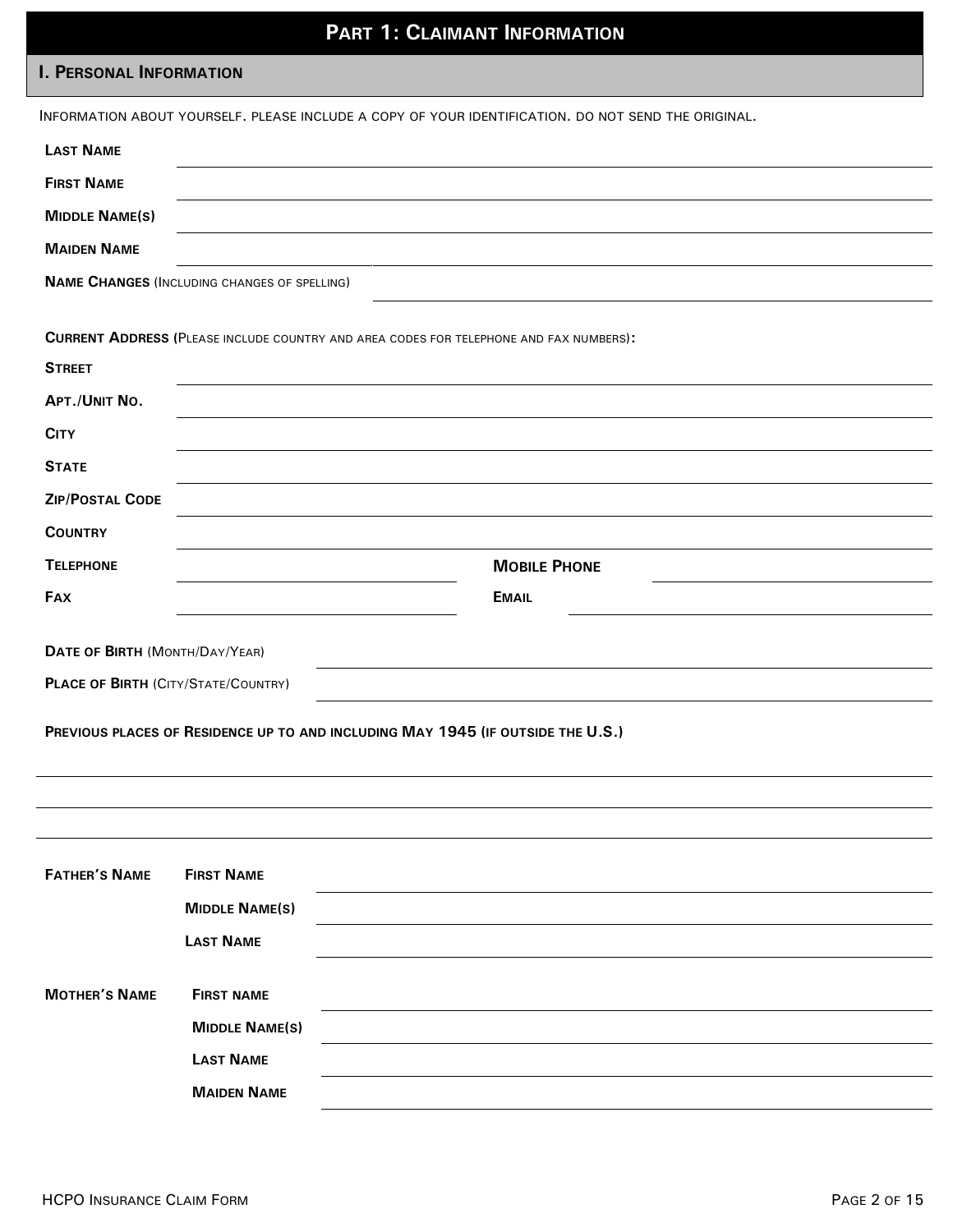### **II. ALTERNATE CONTACT**

IN THE EVENT THAT THE HCPO IS UNABLE TO REACH YOU, PLEASE PROVIDE DETAILS REGARDING SOMEONE ELSE WE COULD CONTACT. THE HCPO WILL NOT CONSIDER THIS PERSON AS YOUR LEGAL OR OTHER REPRESENTATIVE AND WILL NOT PROVIDE THIS PERSON WITH ANY DOCUMENTATION RELATING TO YOUR CLAIM, UNLESS YOU IDENTIFY THIS CONTACT PERSON AS YOUR LEGAL OR OTHER REPRESENTATIVE IN PART 1, SECTION IV OF THIS FORM.

| <b>NAME</b>                |                     |
|----------------------------|---------------------|
| <b>RELATIONSHIP TO YOU</b> |                     |
| <b>STREET</b>              |                     |
| APT./UNIT NO.              |                     |
| <b>CITY</b>                |                     |
| <b>STATE</b>               |                     |
| <b>ZIP/POSTAL CODE</b>     |                     |
| <b>COUNTRY</b>             |                     |
| <b>TELEPHONE</b>           | <b>MOBILE PHONE</b> |
| <b>FAX</b>                 | <b>EMAIL</b>        |

### **III. CLAIMANT REPRESENTATIVE INFORMATION (WHEN APPLICABLE)**

WHERE THE PERSON SUBMITTING THE CLAIM IS A REPRESENTATIVE OF THE CLAIMANT AND NOT SOMEONE ENTITLED TO INHERIT THE POLICY'S PROCEEDS, THIS SECTION MUST BE FILLED OUT. **WRITTEN AND NOTARIZED AUTHORIZATION OR A POWER OF ATTORNEY FROM THE CLAIMANT PROVIDING AUTHORIZATION TO THE NAMED REPRESENTATIVE MUST BE INCLUDED.** ALL INFORMATION REGARDING THE CLAIMANT (THE INDIVIDUAL WHO HAS GRANTED THE POWER OF ATTORNEY OR OTHER AUTHORIZATION) MUST STILL BE PROVIDED IN PART 1 OF THIS FORM.

| <b>REPRESENTATIVE'S LAST NAME</b>                                                                                  |  |                     |  |
|--------------------------------------------------------------------------------------------------------------------|--|---------------------|--|
| <b>REPRESENTATIVE'S FIRST NAME</b>                                                                                 |  |                     |  |
| <b>REPRESENTATIVE'S MIDDLE NAME</b>                                                                                |  |                     |  |
| DO YOU HAVE DOCUMENTATION CONFIRMING THIS RELATIONSHIP?<br>YES (PLEASE INCLUDE A COPY WITH THIS FORM)<br><b>No</b> |  |                     |  |
| <b>REPRESENTATIVE'S ADDRESS</b>                                                                                    |  |                     |  |
| LAW FIRM, COMPANY, OR OTHER                                                                                        |  |                     |  |
| <b>STREET</b>                                                                                                      |  |                     |  |
| APT./UNIT NO.                                                                                                      |  |                     |  |
| <b>CITY</b>                                                                                                        |  |                     |  |
| <b>STATE</b>                                                                                                       |  |                     |  |
| <b>ZIP/POSTAL CODE</b>                                                                                             |  |                     |  |
| <b>COUNTRY</b>                                                                                                     |  |                     |  |
| <b>TELEPHONE</b>                                                                                                   |  | <b>MOBILE PHONE</b> |  |
| <b>FAX</b>                                                                                                         |  | <b>EMAIL</b>        |  |
|                                                                                                                    |  |                     |  |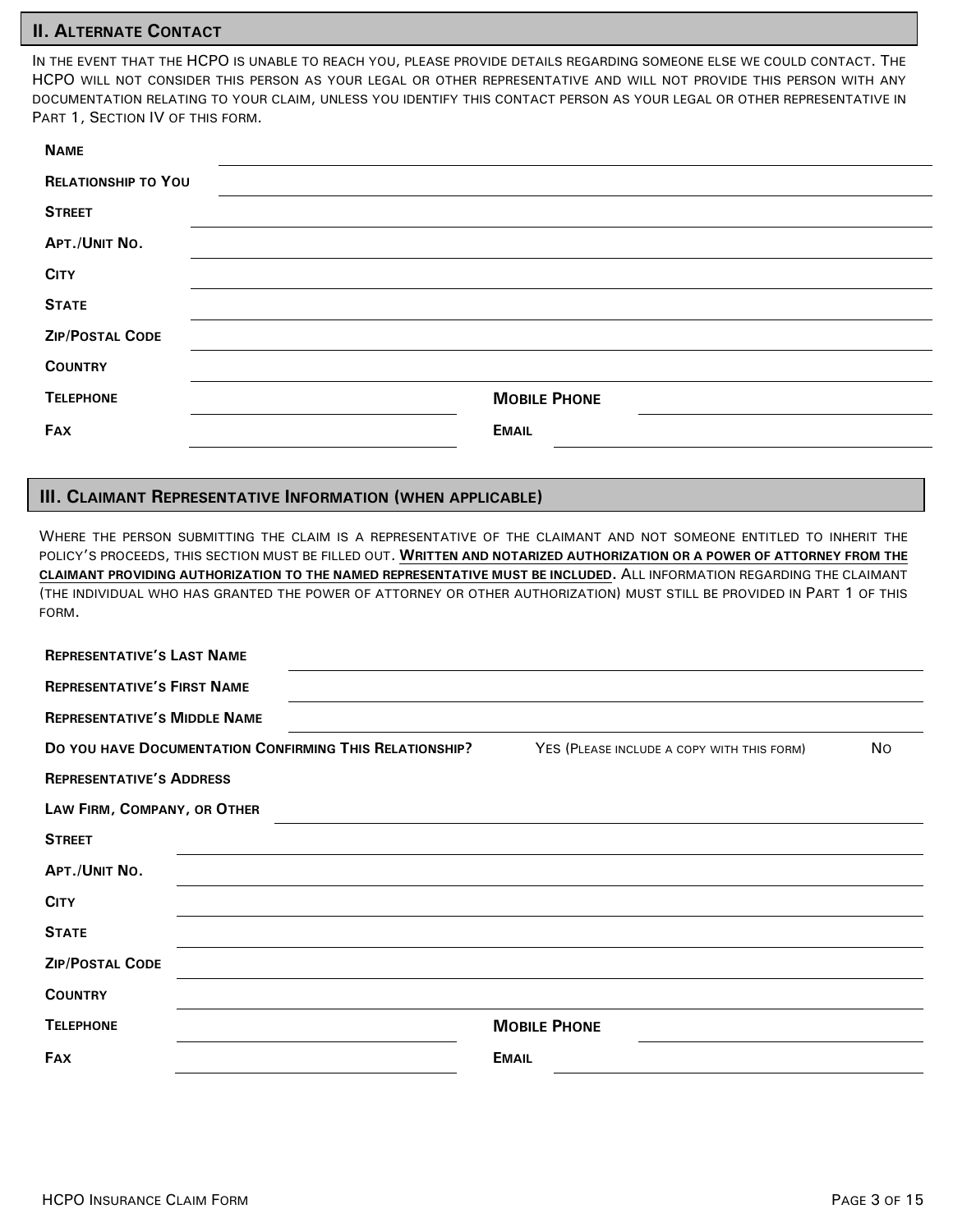## **IV. OTHER HEIRS OF THE POLICYHOLDER**

PLEASE INDICATE BELOW THE NAMES OF OTHER HEIRS TO THE CLAIMED POLICY(IES).

| <b>FIRST NAME</b>          | <b>MIDDLE NAME</b> | <b>LAST NAME</b>    |
|----------------------------|--------------------|---------------------|
| <b>RELATIONSHIP TO YOU</b> |                    |                     |
| <b>STREET</b>              |                    |                     |
| APT./UNIT NO.              |                    |                     |
| <b>CITY</b>                |                    |                     |
| <b>STATE</b>               |                    |                     |
| <b>ZIP/POSTAL CODE</b>     |                    |                     |
| <b>COUNTRY</b>             |                    |                     |
| <b>TELEPHONE</b>           |                    | <b>MOBILE PHONE</b> |
| FAX                        |                    | <b>EMAIL</b>        |
|                            |                    |                     |
| <b>FIRST NAME</b>          | <b>MIDDLE NAME</b> | <b>LAST NAME</b>    |
| <b>RELATIONSHIP TO YOU</b> |                    |                     |
| <b>STREET</b>              |                    |                     |
| APT./UNIT NO.              |                    |                     |
| <b>CITY</b>                |                    |                     |
| <b>STATE</b>               |                    |                     |
| <b>ZIP/POSTAL CODE</b>     |                    |                     |
| <b>COUNTRY</b>             |                    |                     |
| <b>TELEPHONE</b>           |                    | <b>MOBILE PHONE</b> |
| <b>FAX</b>                 |                    | <b>EMAIL</b>        |
|                            |                    |                     |
| <b>FIRST NAME</b>          | <b>MIDDLE NAME</b> | <b>LAST NAME</b>    |
| <b>RELATIONSHIP TO YOU</b> |                    |                     |
| <b>STREET</b>              |                    |                     |
| APT./UNIT NO.              |                    |                     |
| <b>CITY</b>                |                    |                     |
| <b>STATE</b>               |                    |                     |
| ZIP/POSTAL CODE            |                    |                     |
| <b>COUNTRY</b>             |                    |                     |
| <b>TELEPHONE</b>           |                    | <b>MOBILE PHONE</b> |
| <b>FAX</b>                 |                    | <b>EMAIL</b>        |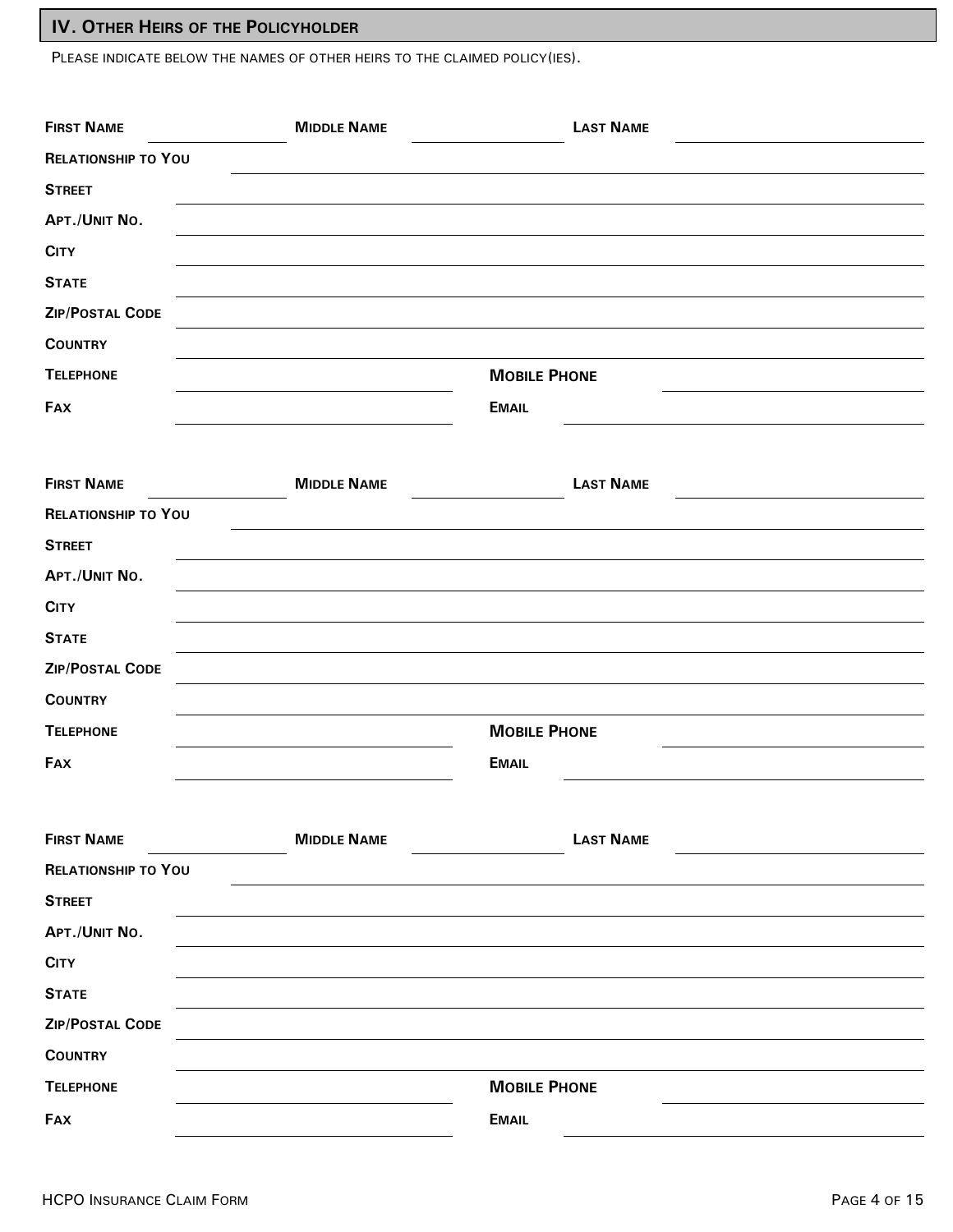### **V. PREVIOUS CLAIMS MADE FOR HOLOCAUST-ERA INSURANCE POLICIES**

PLEASE INDICATE IF YOU OR ANY OF YOUR FAMILY MEMBERS HAVE MADE ANY PREVIOUS CLAIMS TO ANY ORGANIZATION OR INSURANCE COMPANY FOR A HOLOCAUST-ERA INSURANCE POLICY. *CHECK ALL THAT APPLY*.

|     | ASSICURAZIONI GENERALI S.P.A. - POLICY INFORMATION CENTER ("PIC") AND/OR THE GENERALI TRUST FUND ("GTF")<br><b>NAME OF POLICYHOLDER(S)</b><br><b>CLAIM NUMBER(S)</b>                                                                                                                                                                                 |
|-----|------------------------------------------------------------------------------------------------------------------------------------------------------------------------------------------------------------------------------------------------------------------------------------------------------------------------------------------------------|
|     | AUSTRIAN GENERAL SETTLEMENT FUND ("GSF")<br><b>NAME OF POLICYHOLDER(S)</b>                                                                                                                                                                                                                                                                           |
| ΙI  | CLAIMS RESOLUTION TRIBUNAL ("CRT")<br><b>NAME OF POLICYHOLDER(S)</b><br><b>CLAIM NUMBER(S)</b>                                                                                                                                                                                                                                                       |
|     | <b>DIRECTLY TO A EUROPEAN INSURANCE COMPANY</b><br>NAME OF COMPANY(IES)<br>NAME OF POLICYHOLDER(S)<br><b>CLAIM NUMBER(S)</b>                                                                                                                                                                                                                         |
| ΙI  | HOLOCAUST FOUNDATION FOR INDIVIDUAL INSURANCE CLAIMS ("SJOA FOUNDATION")<br>NAME OF POLICYHOLDER(S)<br><b>CLAIM NUMBER(S)</b>                                                                                                                                                                                                                        |
| l I | INTERNATIONAL COMMISSION ON HOLOCAUST ERA INSURANCE CLAIMS ("ICHEIC")<br>NAME OF POLICYHOLDER(S)<br><b>CLAIM NUMBER(S)</b>                                                                                                                                                                                                                           |
|     | <b>VI. PREVIOUS COMPENSATION</b>                                                                                                                                                                                                                                                                                                                     |
|     | <b>YES</b><br>HAVE YOU OR ANYBODY ELSE PARTICIPATED IN ANY COMPENSATION/RESTITUTION PROCEDURE FOR THIS CLAIM?<br>ΙI<br>N0<br>ΙI<br>E.G., DEUTSCHE WIEDERGUTMACHUNG BUNDESENTSCHÄDIGUNGSGESETZ (BEG), BUNDESRÜCKERSTATTUNGSGESETZ (BRÜG),<br>LASTENSAUSGLEICHSGESETZ (LAG), US FOREIGN CLAIMS SETTLEMENT COMMISSION OR OTHER (SEE SECTION III ABOVE). |
|     | IF YES, UNDER WHICH COMPENSATION SCHEME?                                                                                                                                                                                                                                                                                                             |
|     |                                                                                                                                                                                                                                                                                                                                                      |
|     | IF NO APPLICATION WAS MADE, WHY NOT?                                                                                                                                                                                                                                                                                                                 |
|     |                                                                                                                                                                                                                                                                                                                                                      |
|     | IF YOU APPLIED, BUT NO PAYMENT WAS RECEIVED, WHY NOT?                                                                                                                                                                                                                                                                                                |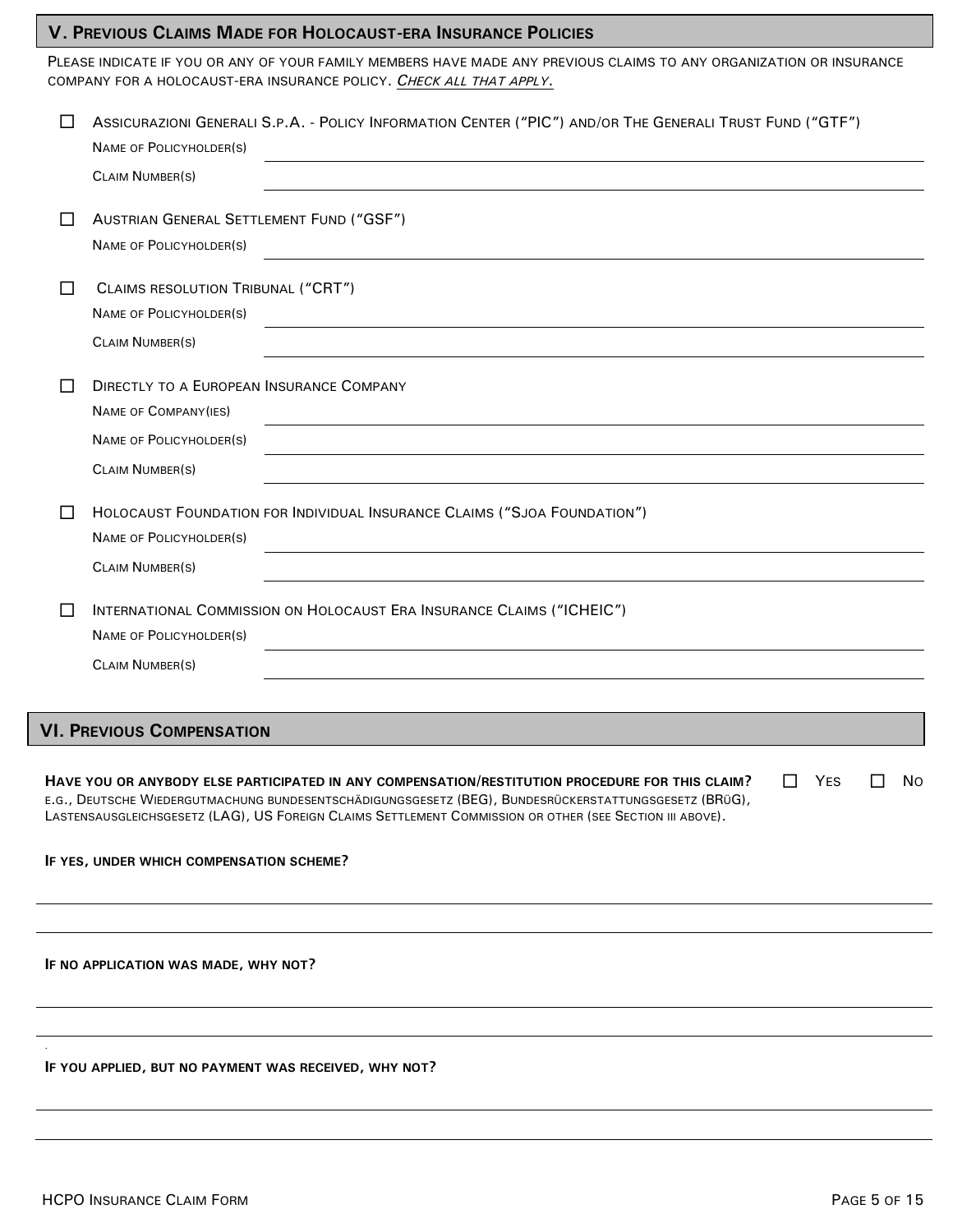# **PART 2: POLICYHOLDER**

THIS SECTION REQUESTS ALL INFORMATION KNOWN ABOUT THE PERSON WHO PURCHASED THE POLICY(IES). THIS INDIVIDUAL IS REFERRED

| TO AS THE "POLICYHOLDER."                                                                         |  |  |  |  |  |
|---------------------------------------------------------------------------------------------------|--|--|--|--|--|
| <b>LAST NAME</b>                                                                                  |  |  |  |  |  |
| <b>FIRST NAME</b>                                                                                 |  |  |  |  |  |
| <b>MIDDLE NAME(S)</b>                                                                             |  |  |  |  |  |
| <b>MAIDEN NAME</b>                                                                                |  |  |  |  |  |
| ANY OTHER NAME(S) USED BY THE INSURED                                                             |  |  |  |  |  |
| <b>CITIZENSHIP/ NATIONALITY</b>                                                                   |  |  |  |  |  |
| DATE OF BIRTH (MONTH/DAY/YEAR)                                                                    |  |  |  |  |  |
| <b>PLACE OF BIRTH (CITY/STATE/COUNTRY)</b>                                                        |  |  |  |  |  |
| DATE OF DEATH (MONTH/DAY/YEAR)                                                                    |  |  |  |  |  |
| <b>PLACE OF DEATH (CITY/STATE/COUNTRY)</b>                                                        |  |  |  |  |  |
| <b>FULL NAME OF INSURED'S FATHER</b>                                                              |  |  |  |  |  |
| <b>FULL NAME OF INSURED'S MOTHER</b><br>PLEASE INCLUDE MAIDEN NAME                                |  |  |  |  |  |
| <b>FULL NAME OF INSURED'S SPOUSE</b><br>PLEASE INCLUDE MAIDEN NAME IF APPLICABLE                  |  |  |  |  |  |
| DATE OF MARRIAGE (MONTH/DAY/YEAR)                                                                 |  |  |  |  |  |
| <b>PLACE OF MARRIAGE (CITY/STATE/COUNTRY)</b>                                                     |  |  |  |  |  |
| ALL KNOWN PLACES OF RESIDENCE UP TO AND INCLUDING MAY 1945 (IF OUTSIDE THE U.S.)                  |  |  |  |  |  |
|                                                                                                   |  |  |  |  |  |
| <b>CLAIMANT'S RELATIONSHIP TO THE POLICYHOLDER</b>                                                |  |  |  |  |  |
| DO YOU HAVE DOCUMENTATION CONFIRMING THIS RELATIONSHIP?<br><b>YES</b><br>□<br><b>No</b><br>$\Box$ |  |  |  |  |  |
| IF SO, PLEASE DESCRIBE AND INCLUDE A COPY WITH YOUR COMPLETED CLAIM FORM.                         |  |  |  |  |  |
|                                                                                                   |  |  |  |  |  |
|                                                                                                   |  |  |  |  |  |
|                                                                                                   |  |  |  |  |  |
|                                                                                                   |  |  |  |  |  |
|                                                                                                   |  |  |  |  |  |
|                                                                                                   |  |  |  |  |  |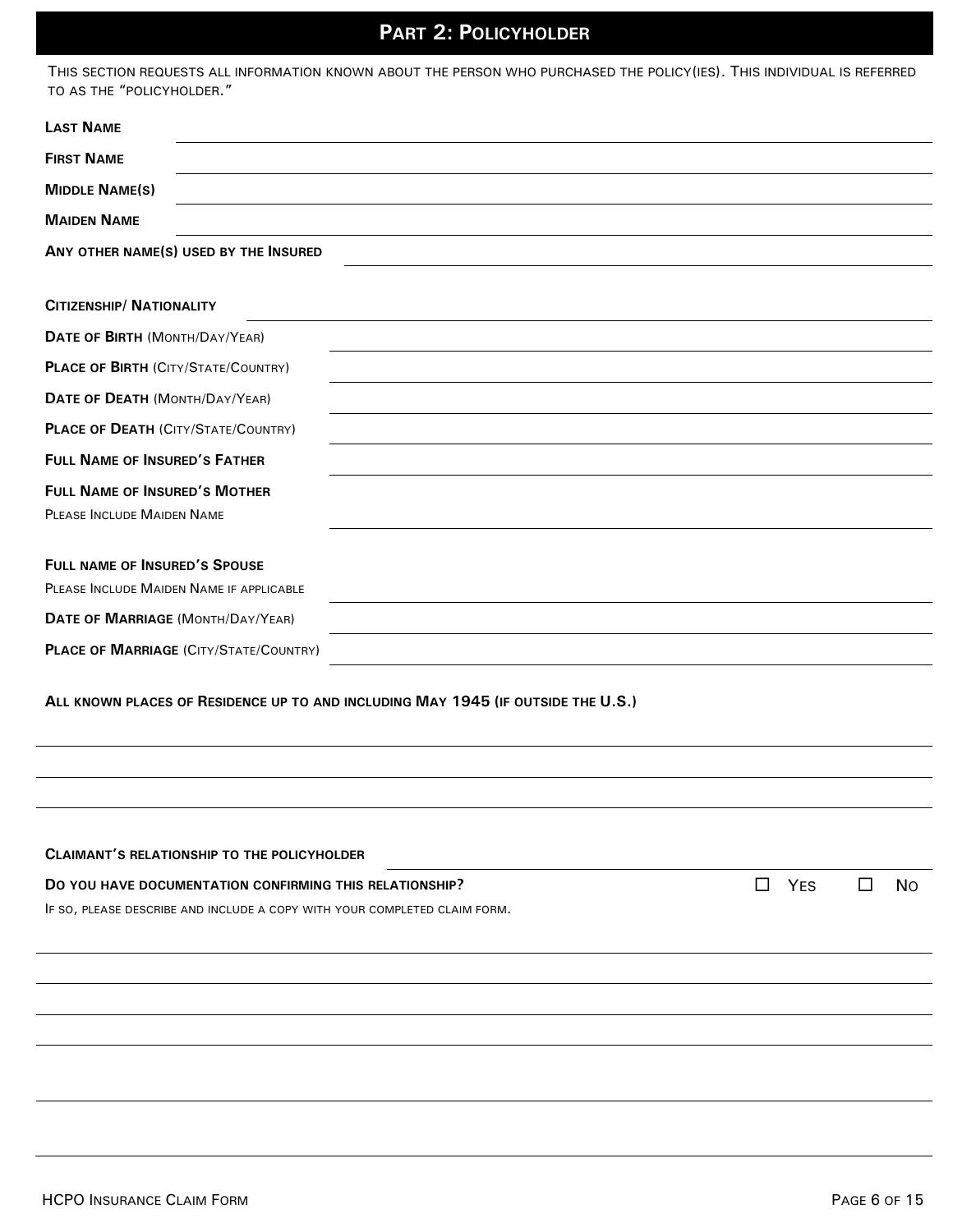# **PART 3: INSURED**

THIS SECTION REQUESTS ALL INFORMATION KNOWN ABOUT THE PERSON WHO WAS COVERED BY THE POLICY(IES). THIS INDIVIDUAL IS REFERRED TO AS THE "INSURED."

| □      | CLAIMANT IS THE INSURED. DO NOT COMPLETE THIS SECTION                            |                                                            |  | INSURED IS THE POLICYHOLDER'S SPOUSE.  |
|--------|----------------------------------------------------------------------------------|------------------------------------------------------------|--|----------------------------------------|
| $\Box$ |                                                                                  | POLICYHOLDER IS THE INSURED. DO NOT COMPLETE THIS SECTION. |  | INSURED IS THE POLICYHOLDER'S CHILD.   |
|        |                                                                                  |                                                            |  |                                        |
|        | <b>LAST NAME</b>                                                                 |                                                            |  |                                        |
|        | <b>FIRST NAME</b>                                                                |                                                            |  |                                        |
|        | <b>MIDDLE NAME(S)</b>                                                            |                                                            |  |                                        |
|        | <b>MAIDEN NAME</b>                                                               |                                                            |  |                                        |
|        | ANY OTHER NAME(S) USED BY THE INSURED                                            |                                                            |  |                                        |
|        | <b>CITIZENSHIP/ NATIONALITY</b>                                                  |                                                            |  |                                        |
|        | DATE OF BIRTH (MONTH/DAY/YEAR)                                                   |                                                            |  |                                        |
|        | <b>PLACE OF BIRTH (CITY/STATE/COUNTRY)</b>                                       |                                                            |  |                                        |
|        | DATE OF DEATH (MONTH/DAY/YEAR)                                                   |                                                            |  |                                        |
|        | <b>PLACE OF DEATH (CITY/STATE/COUNTRY)</b>                                       |                                                            |  |                                        |
|        | <b>FULL NAME OF INSURED'S FATHER</b>                                             |                                                            |  |                                        |
|        | <b>FULL NAME OF INSURED'S MOTHER</b>                                             |                                                            |  |                                        |
|        | PLEASE INCLUDE MAIDEN NAME                                                       |                                                            |  |                                        |
|        |                                                                                  |                                                            |  |                                        |
|        | <b>FULL NAME OF INSURED'S SPOUSE</b>                                             |                                                            |  |                                        |
|        | PLEASE INCLUDE MAIDEN NAME IF APPLICABLE                                         |                                                            |  |                                        |
|        | DATE OF MARRIAGE (MONTH/DAY/YEAR)                                                |                                                            |  |                                        |
|        | <b>PLACE OF MARRIAGE (CITY/STATE/COUNTRY)</b>                                    |                                                            |  |                                        |
|        | ALL KNOWN PLACES OF RESIDENCE UP TO AND INCLUDING MAY 1945 (IF OUTSIDE THE U.S.) |                                                            |  |                                        |
|        |                                                                                  |                                                            |  |                                        |
|        |                                                                                  |                                                            |  |                                        |
|        |                                                                                  |                                                            |  |                                        |
|        | <b>CLAIMANT'S RELATIONSHIP TO THE INSURED</b>                                    |                                                            |  |                                        |
|        | DO YOU HAVE DOCUMENTATION CONFIRMING THIS RELATIONSHIP?                          |                                                            |  | <b>YES</b><br>$\Box$<br><b>No</b><br>Ш |
|        | IF SO, PLEASE DESCRIBE AND INCLUDE A COPY WITH YOUR COMPLETED CLAIM FORM.        |                                                            |  |                                        |
|        |                                                                                  |                                                            |  |                                        |
|        |                                                                                  |                                                            |  |                                        |
|        |                                                                                  |                                                            |  |                                        |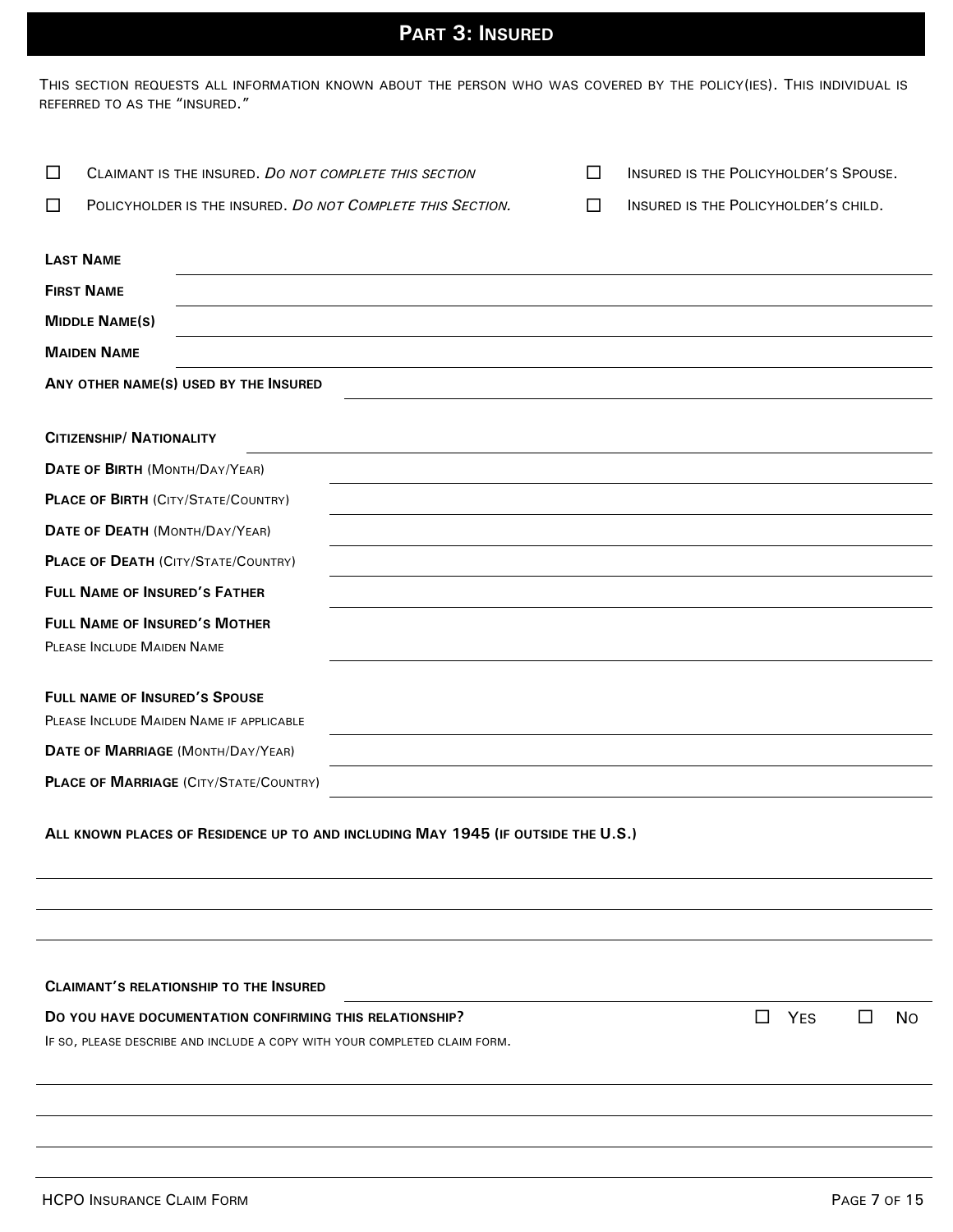# **PART 4: BENEFICIARY**

| THIS SECTION REQUESTS ALL INFORMATION KNOWN ABOUT THE PERSON NAMED TO RECEIVE PROCEEDS OR BENEFITS OF THE INSURANCE |
|---------------------------------------------------------------------------------------------------------------------|
| POLICY. THIS PERSON IS REFERRED TO AS THE "BENEFICIARY."                                                            |

| □ | CLAIMANT IS THE BENEFICIARY. DO NOT COMPLETE THIS SECTION                        | П | BENEFICIARY IS THE POLICYHOLDER'S SPOUSE. |
|---|----------------------------------------------------------------------------------|---|-------------------------------------------|
| П | POLICYHOLDER IS THE BENEFICIARY. DO NOT COMPLETE THIS SECTION.                   | П | BENEFICIARY IS THE POLICYHOLDER'S CHILD.  |
|   |                                                                                  |   |                                           |
|   | <b>LAST NAME</b>                                                                 |   |                                           |
|   | <b>FIRST NAME</b>                                                                |   |                                           |
|   | <b>MIDDLE NAME(S)</b>                                                            |   |                                           |
|   | <b>MAIDEN NAME</b>                                                               |   |                                           |
|   | ANY OTHER NAME(S) USED BY THE BENEFICIARY                                        |   |                                           |
|   |                                                                                  |   |                                           |
|   | <b>CITIZENSHIP/ NATIONALITY</b>                                                  |   |                                           |
|   | DATE OF BIRTH (MONTH/DAY/YEAR)                                                   |   |                                           |
|   | <b>PLACE OF BIRTH (CITY/STATE/COUNTRY)</b>                                       |   |                                           |
|   | DATE OF DEATH (MONTH/DAY/YEAR)                                                   |   |                                           |
|   | <b>PLACE OF DEATH (CITY/STATE/COUNTRY)</b>                                       |   |                                           |
|   | <b>FULL NAME OF BENEFICIARY'S FATHER</b>                                         |   |                                           |
|   | <b>FULL NAME OF BENEFICIARY'S MOTHER</b>                                         |   |                                           |
|   | PLEASE INCLUDE MAIDEN NAME                                                       |   |                                           |
|   | FULL NAME OF BENEFICIARY'S SPOUSE                                                |   |                                           |
|   | PLEASE INCLUDE MAIDEN NAME IF APPLICABLE                                         |   |                                           |
|   | DATE OF MARRIAGE (MONTH/DAY/YEAR)                                                |   |                                           |
|   | <b>PLACE OF MARRIAGE (CITY/STATE/COUNTRY)</b>                                    |   |                                           |
|   | ALL KNOWN PLACES OF RESIDENCE UP TO AND INCLUDING MAY 1945 (IF OUTSIDE THE U.S.) |   |                                           |

| <b>CLAIMANT'S RELATIONSHIP TO THE BENEFICIARY</b>                         |         |            |     |
|---------------------------------------------------------------------------|---------|------------|-----|
| DO YOU HAVE DOCUMENTATION CONFIRMING THIS RELATIONSHIP?                   | $\perp$ | <b>YFS</b> | No. |
| IF SO, PLEASE DESCRIBE AND INCLUDE A COPY WITH YOUR COMPLETED CLAIM FORM. |         |            |     |
|                                                                           |         |            |     |
|                                                                           |         |            |     |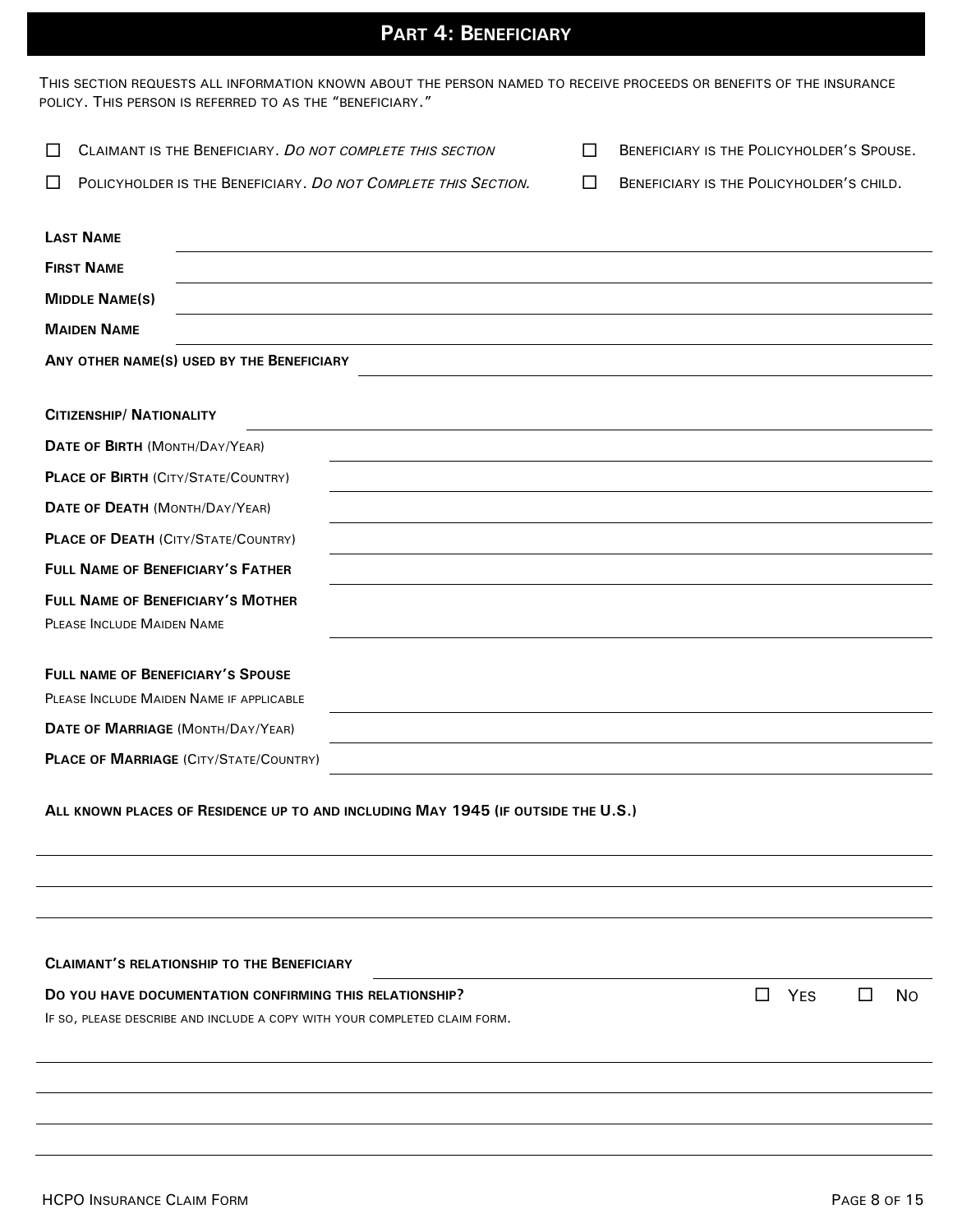# **PART 5: CHILDREN OF THE POLICYHOLDER**

THIS SECTION SEEKS INFORMATION ABOUT BIOLOGICAL AND LAWFULLY ADOPTED CHILDREN OF THE POLICYHOLDER, OTHER THAN THE CLAIMANT SHOULD THE CLAIMANT BE A CHILD OF THE POLICYHOLDER. PLEASE INCLUDE ADDITIONAL PAGES AS NEEDED.

CLAIMANT IS A CHILD OF THE POLICYHOLDER. *DO NOT COMPLETE THIS SECTION.*

CHILD NO. 1 (OTHER THAN CLAIMANT)

| <b>BIOLOGICAL</b><br>$\mathsf{L}$   | <b>ADOPTED</b><br>(PLEASE CHECK ONE) |  |
|-------------------------------------|--------------------------------------|--|
| <b>LAST NAME</b>                    |                                      |  |
| <b>FIRST NAME</b>                   |                                      |  |
| <b>MIDDLE NAME(S)</b>               |                                      |  |
| <b>MAIDEN NAME (IF APPLICABLE)</b>  |                                      |  |
| <b>NATIONALITY</b>                  |                                      |  |
| DATE OF BIRTH (MONTH/DAY/YEAR)      |                                      |  |
| PLACE OF BIRTH (CITY/STATE/COUNTRY) |                                      |  |
| DATE OF DEATH (MONTH/DAY/YEAR)      |                                      |  |
| PLACE OF DEATH (CITY/STATE/COUNTRY) |                                      |  |
| <b>FATHER'S NAME</b>                |                                      |  |
| <b>MOTHER'S NAME:</b>               |                                      |  |
|                                     |                                      |  |
|                                     |                                      |  |

CHILD NO. 2 (OTHER THAN CLAIMANT)

| <b>BIOLOGICAL</b>                   |  | <b>ADOPTED</b> | (PLEASE CHECK ONE) |  |
|-------------------------------------|--|----------------|--------------------|--|
| <b>LAST NAME</b>                    |  |                |                    |  |
| <b>FIRST NAME</b>                   |  |                |                    |  |
| <b>MIDDLE NAME(S)</b>               |  |                |                    |  |
| <b>MAIDEN NAME (IF APPLICABLE)</b>  |  |                |                    |  |
| <b>NATIONALITY</b>                  |  |                |                    |  |
| DATE OF BIRTH (MONTH/DAY/YEAR)      |  |                |                    |  |
| PLACE OF BIRTH (CITY/STATE/COUNTRY) |  |                |                    |  |
| DATE OF DEATH (MONTH/DAY/YEAR)      |  |                |                    |  |
| PLACE OF DEATH (CITY/STATE/COUNTRY) |  |                |                    |  |
| <b>FATHER'S NAME</b>                |  |                |                    |  |
| <b>MOTHER'S NAME</b>                |  |                |                    |  |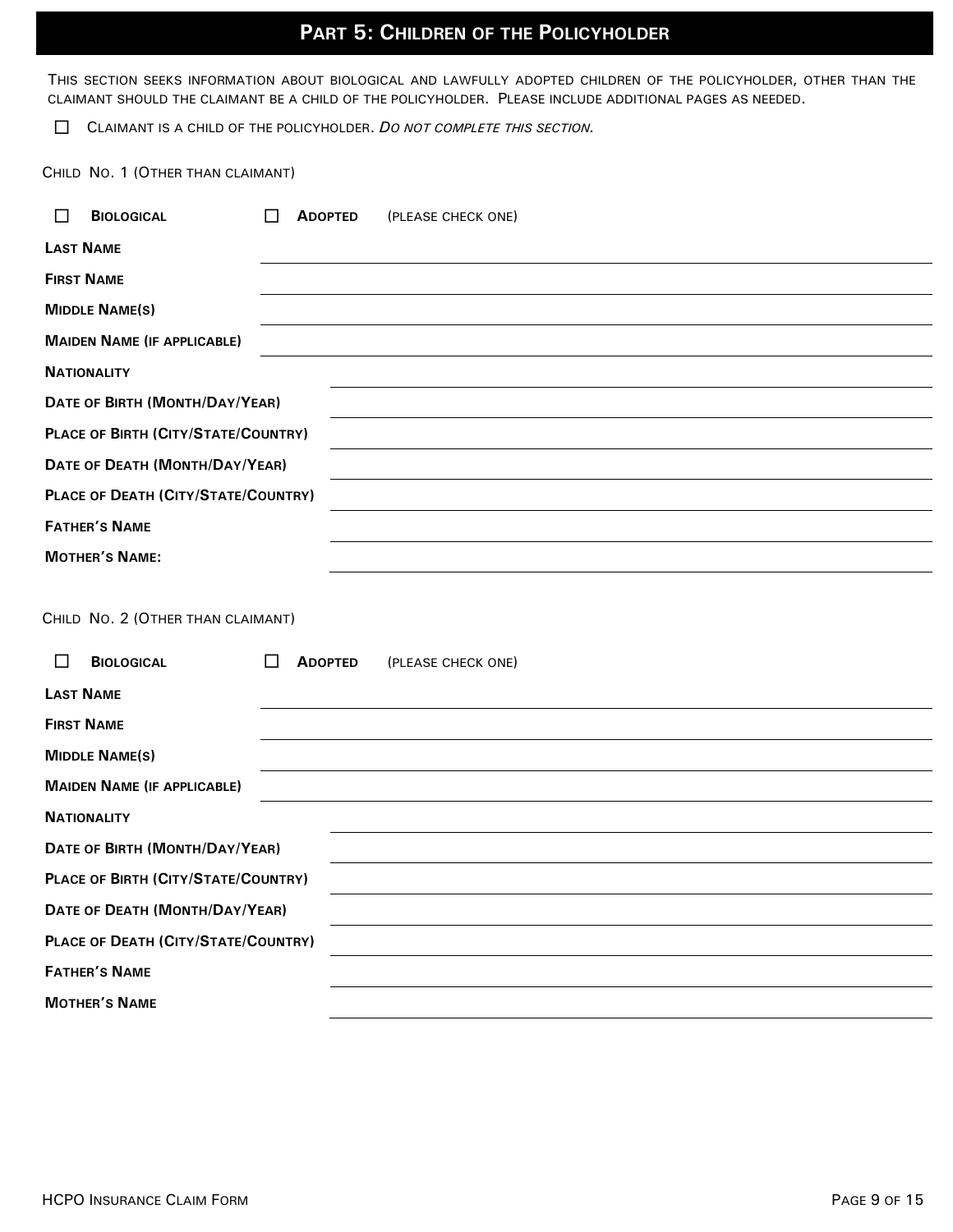# **PART 6: WHICH INSURANCE COMPANY ISSUED THE POLICY?**

| <b>NAME OF COMPANY</b>                                                                              |  |  |
|-----------------------------------------------------------------------------------------------------|--|--|
| □<br>I DO NOT KNOW                                                                                  |  |  |
| PLACE WHERE INSURANCE POLICY WAS PURCHASED:                                                         |  |  |
| <b>CITY</b>                                                                                         |  |  |
| <b>STATE</b>                                                                                        |  |  |
| <b>COUNTRY</b>                                                                                      |  |  |
| OTHER INFORMATION WHICH MIGHT SUPPORT THE SEARCH.                                                   |  |  |
| FOR EXAMPLE: NAME OF INSURANCE AGENT OR INTERMEDIARY WHO SOLD THE POLICY/LETTERHEAD/CORPORATE LOGO. |  |  |
|                                                                                                     |  |  |
|                                                                                                     |  |  |
|                                                                                                     |  |  |
|                                                                                                     |  |  |
|                                                                                                     |  |  |
|                                                                                                     |  |  |
|                                                                                                     |  |  |
| <b>PART 7: DOCUMENTS</b>                                                                            |  |  |
| PLEASE PROVIDE COPIES OF ANY DOCUMENTS, STATEMENTS OR OTHER INFORMATION SUPPORTING YOUR CLAIM.      |  |  |

- $\Box$  I do not have documentation.
- **D** POLICY
- **PREMIUM PAYMENT RECEIPTS**
- **CORRESPONDENCE**
- OTHER, PLEASE SPECIFY: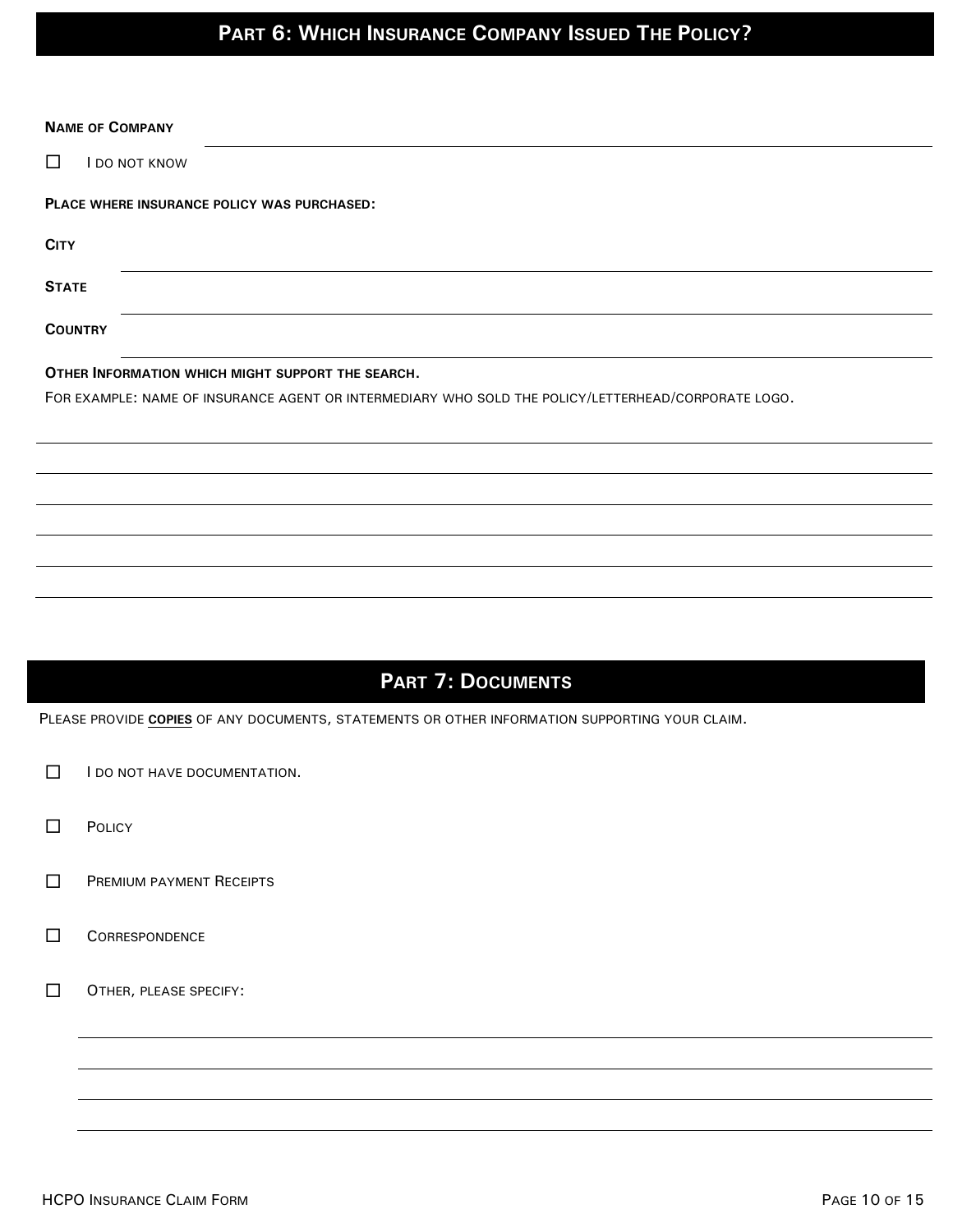## **PART 8: INFORMATION ABOUT THE INSURANCE POLICY**

FOR THOSE INDIVIDUALS WHO HAVE DETAILED INFORMATION, SUCH AS INSURANCE COMPANY NAME, POLICY NUMBERS, TYPE OF INSURANCE AND THE CITY WHERE THE POLICY WAS TAKE OUT, PLEASE PROVIDE SUCH INFORMATION BELOW. COPIES OF ALL SUPPORTING DOCUMENTATION SHOULD BE INCLUDED. *DO NOT SEND ORIGINALS OF ANY DOCUMENTS.*

| <b>TYPE OF INSURANCE POLICY</b>                                                                                                                           |              |                     |
|-----------------------------------------------------------------------------------------------------------------------------------------------------------|--------------|---------------------|
| LIFE INSURANCE<br>П<br><b>ENDOWMENT</b><br><b>DOWRY</b><br>П<br>OTHER, PLEASE SPECIFY:<br>$\Box$<br>$\mathbf{I}$                                          |              |                     |
| <b>POLICY NUMBER</b>                                                                                                                                      |              |                     |
| <b>CURRENCY</b>                                                                                                                                           |              |                     |
| <b>SUM INSURED</b>                                                                                                                                        |              |                     |
| <b>DATE OF ISSUE</b>                                                                                                                                      |              |                     |
| <b>DATE OF MATURITY</b>                                                                                                                                   |              |                     |
| <b>SINGLE PAYMENT</b><br><b>MODE OF PAYMENT OF THE PREMIUM</b><br>П<br>$\Box$<br>WEEKLY<br><b>MONTHLY</b><br>$\perp$                                      | $\mathsf{L}$ | ANNUALLY            |
| <b>AMOUNT OF PREMIUM</b>                                                                                                                                  |              |                     |
| $\Box$<br>TO THE BEST OF YOUR KNOWLEDGE WERE ALL PREMIUMS PAID?                                                                                           | <b>YES</b>   | $\Box$<br><b>No</b> |
| IF NOT, FOR HOW LONG WERE PREMIUM PAYMENTS MADE? WHY WERE THE PAYMENTS STOPPED?                                                                           |              |                     |
|                                                                                                                                                           |              |                     |
|                                                                                                                                                           |              |                     |
| п<br>ARE YOU AWARE OF ANY PAYMENTS RESULTING OUT OF THE INSURANCE POLICY?<br>IF YES, PLEASE INDICATE WHEN PAYMENT WAS MADE, TO WHOM, AND FOR WHAT AMOUNT? | <b>YES</b>   | <b>No</b><br>ΙI     |
|                                                                                                                                                           |              |                     |
|                                                                                                                                                           |              |                     |
| HAS ANYBODY APPROACHED THE INSURANCE COMPANY ABOUT THIS POLICY?<br>П<br>IF YES, PLEASE PROVIDE DETAILS AND INCLUDE COPIES OF ALL RELEVANT CORRESPONDENCE. | <b>YES</b>   | No<br>ΙI            |
|                                                                                                                                                           |              |                     |
|                                                                                                                                                           |              |                     |
|                                                                                                                                                           |              |                     |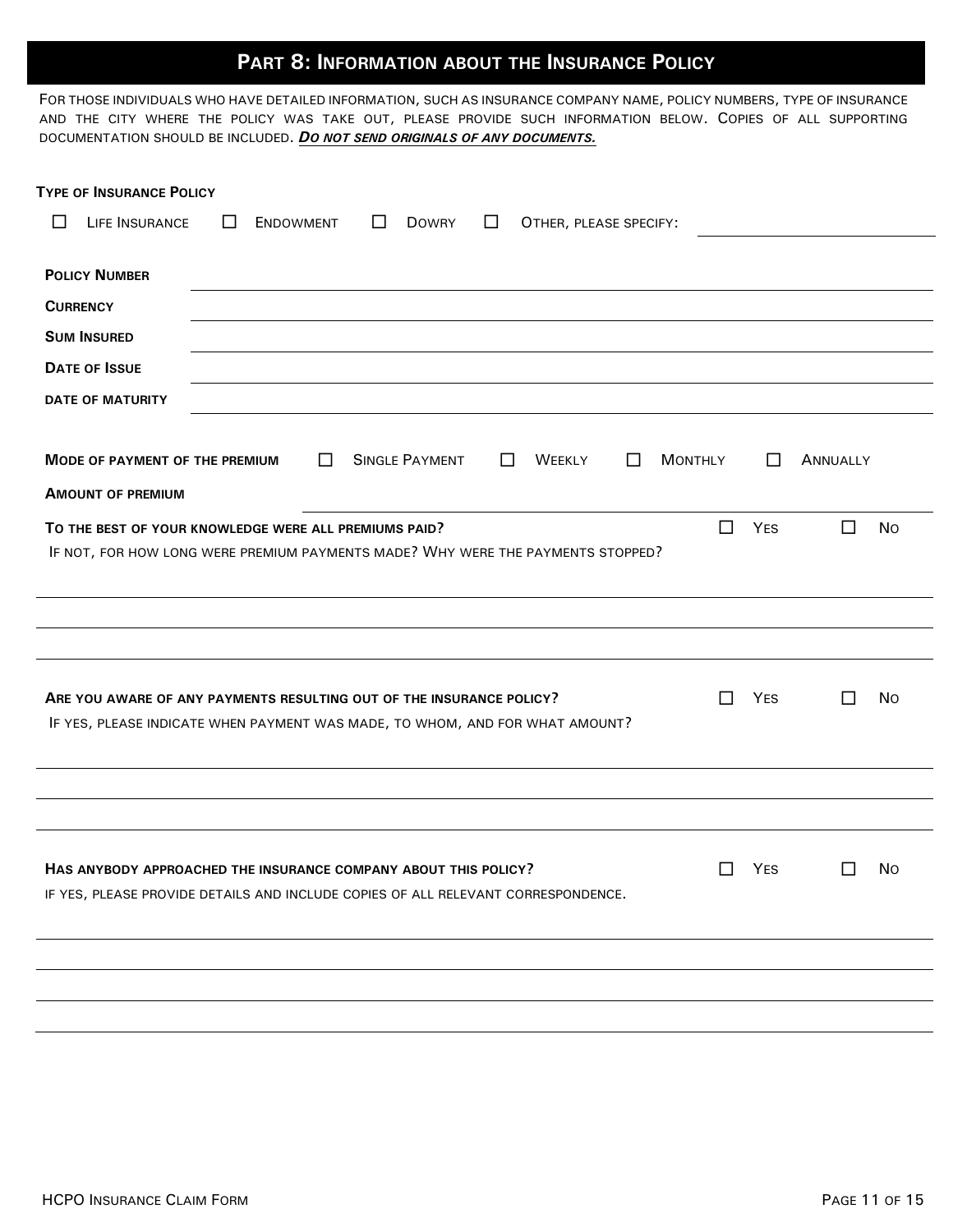## **PART 9: FAMILY TREE**

 TO EXPLAIN THE FAMILY RELATIONSHIPS, PLEASE SKETCH A FAMILY TREE ON THE FAMILY FORM, WHICH IS ATTACHED TO THE CLAIM FORM, OR ON A SEPARATE SHEET OF PAPER.

IN ADDITION, PLEASE PROVIDE INFORMATION AND/OR COPIES OF ANY DOCUMENTS THAT WOULD SHOW THAT YOU ARE RELATED TO THE POLICYHOLDER, SUCH AS A PASSPORT OR OTHER IDENTIFYING DOCUMENTS: BIRTH CERTIFICATES, DEATH CERTIFICATES, MARRIAGE CERTIFICATE, AND CORRESPONDENCE WITH IDENTFYING DETAILS. WHILE THE HCPO UNDERSTANDS THAT THERE ARE MANY REASONS WHY INFORMATION AND DOCUMENTATION ARE NOT AVAILABLE, YOU ARE URGED TO PROVIDE AS MUCH AS YOU HAVE.

## **PART 10: CLAIMS NOT BASED ON FAMILIAL RELATIONSHIPS**

**IF YOUR CLAIM IS NOT BASED ON A FAMILIAL RELATIONSHIP TO THE POLICYHOLDER, PLEASE EXPLAIN WHY YOU BELIEVE THAT YOU ARE ENTITLED TO THE POLICY.**

**IF POSSIBLE, PLEASE PROVIDE INFORMATION AND COPIES OF ANY TESTAMENTARY DOCUMENTS THAT MIGHT SHOW THAT YOU ARE ENTITLED TO THE POLICY, SUCH AS:**

- $\Box$  WILLS
- **TESTAMENTARY OR PROBATE DOCUMENTS**
- **CERTIFICATES OF INHERITANCE**
- **OTHER, PLEASE SPECIFY** :

**OTHER SUPPORTING INFORMATION REGARDING YOUR ENTITLEMENT TO THE POLICY.**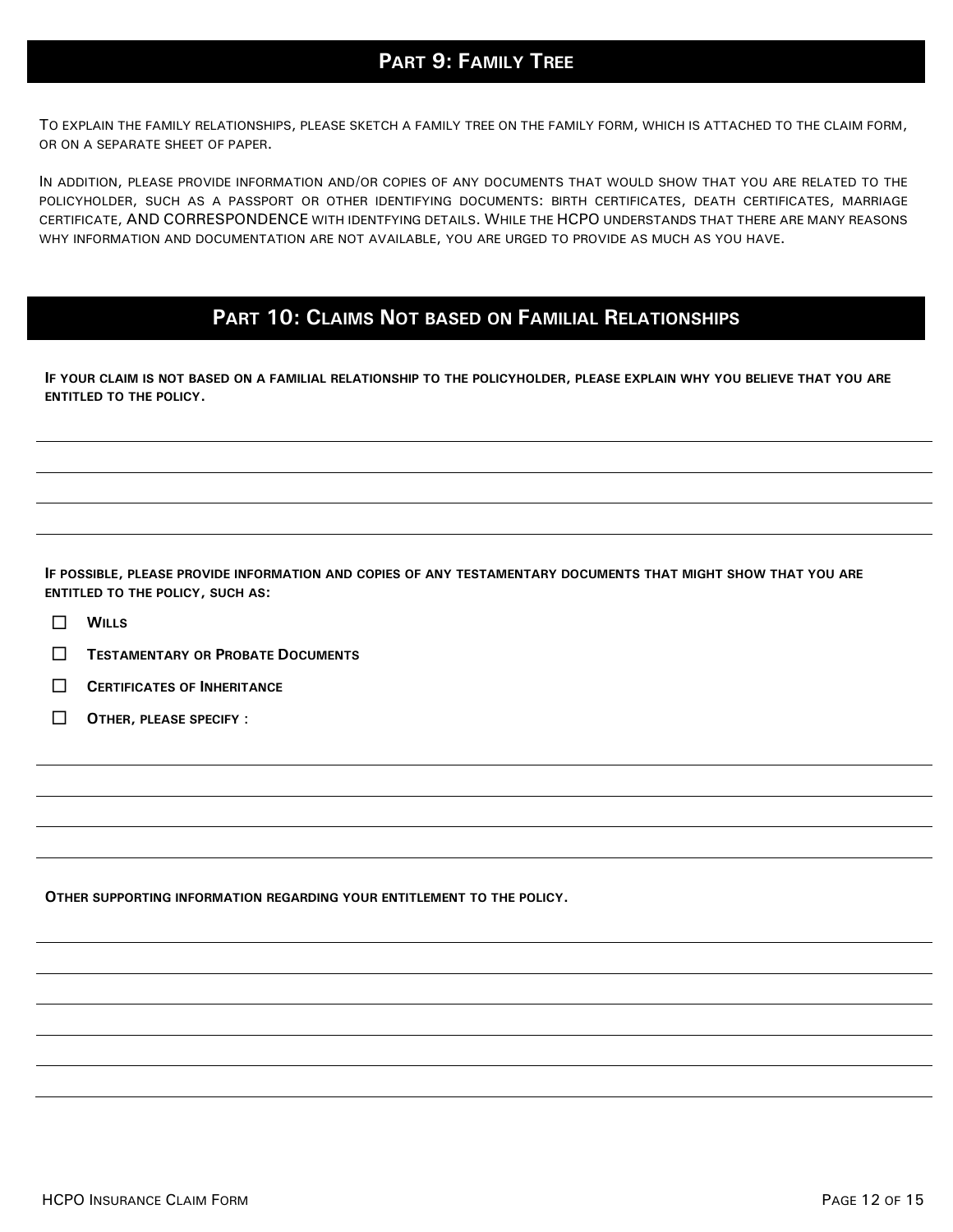**IS THE POLICYHOLDER NAME YOU INCLUDED UNDER PART 5 A POTENTIAL MATCH YOU FOUND ON THE LIST PUBLISHED ON ICHEIC'S POTENTIAL POLICYHOLDER LIST (WWW1.[YADVASHEM](http://www1.yadvashem.org/pheip/).ORG/PHEIP)?**

 $\Box$  YES  $\Box$  No

### **IF YES, PLEASE INCLUDE THE INFORMATION ABOUT THE POLICYHOLDER AS DESCRIBED ON THE LIST?**

| LAST NAME                      |  |
|--------------------------------|--|
| <b>FIRST NAME</b>              |  |
| <b>LAST KNOWN RESIDENCE</b>    |  |
| <b>BIRTH YEAR</b>              |  |
| <b>WHERE POLICY WAS ISSUED</b> |  |
| <b>INSURANCE COMPANY</b>       |  |

#### **WHAT IS THE BASIS FOR YOUR CLAIM ON THE POLICY(IES) LISTED ABOVE?**

FOR INDIVIDUALS WHO DO NOT HAVE THE SPECIFIC INFORMATION REQUESTED IN PARTS 5-9, PLEASE PROVIDE A SUMMARY FOR THE BASIS OF YOUR BELIEF THAT AN INSURANCE POLICY WAS NOT PAID BY A EUROPEAN INSURANCE COMPANY. DESCRIBE YOUR CONNECTION TO THIS POLICY AND WHY YOU FEEL YOU ARE ENTITLED TO THE PROCEEDS. PLEASE BE AS DETAILED AS POSSIBLE.

**PLEASE ADD ANY OTHER INFORMATION WHICH MIGHT BE HELPFUL.**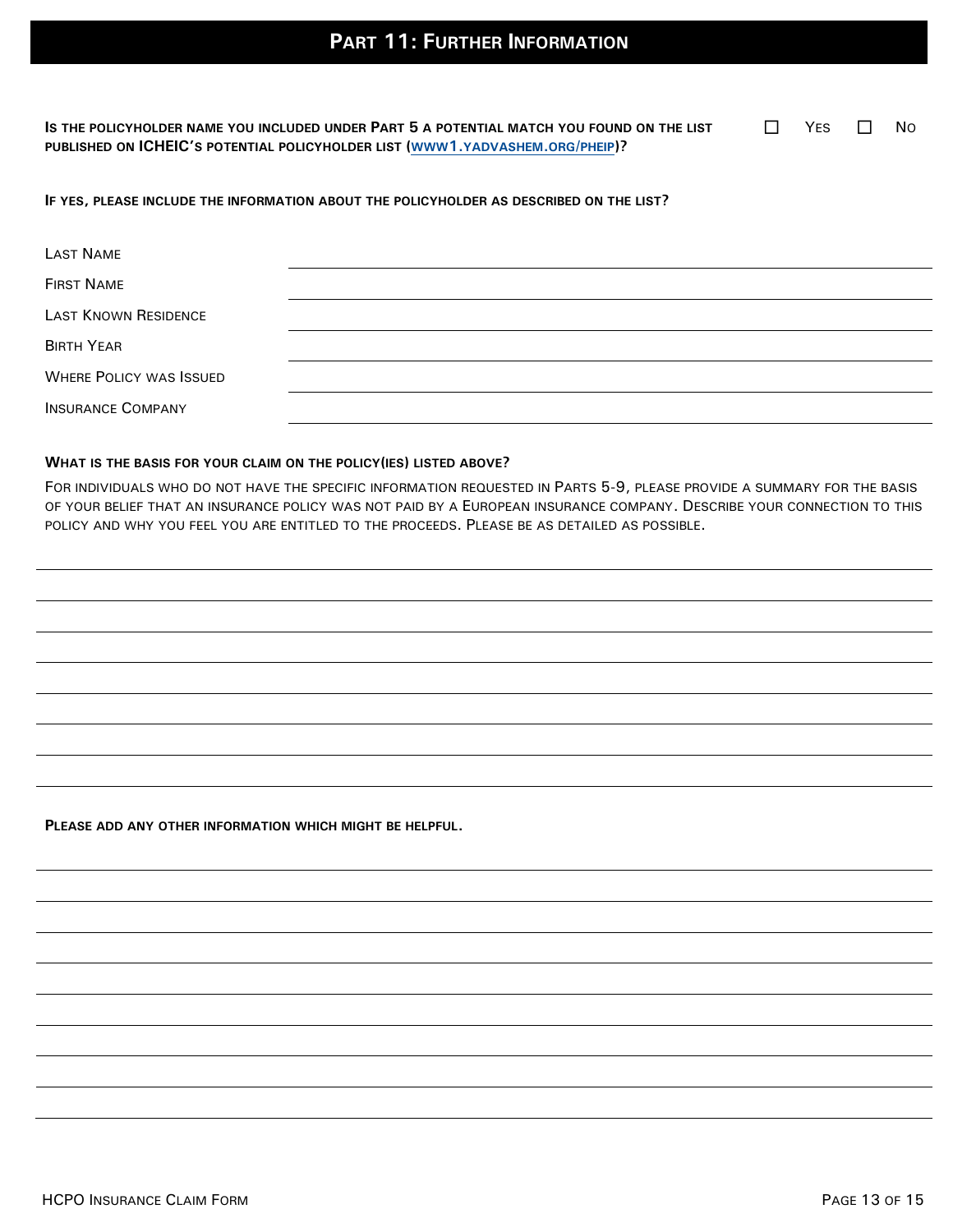## **PART 12: INSURANCE CLAIM DECLARATION OF CONSENT**

BY SIGNING BELOW, I HEREBY AUTHORIZE THE HOLOCAUST CLAIMS PROCESSING OFFICE OF THE NEW YORK STATE DEPARTMENT OF FINANCIAL SERVICES ("HCPO") TO CONSULT AND DISCUSS WITH ANY AND ALL INSURANCE COMPANIES AND THEIR REPRESENTATIVES (INCLUDING MEMBERS OF EACH INSURANCE COMPANY'S GROUP), AND THEIR RESPECTIVE AUDITORS AND OTHER PROFESSIONAL ADVISORS, TRADE ORGANIZATIONS, AND/OR CLAIMS PROCESSES (THE "INSURANCE COMPANIES"), ALL ASPECTS RELATED TO MY CLAIM FOR THE POLICY(IES) REFERENCED IN MY CLAIM FORM.

IN ADDITION, I THE UNDERSIGNED HEREBY AUTHORIZE THE HCPO AND THE INSURANCE COMPANIES TO INVESTIGATE THE CLAIM DESCRIBED IN MY CLAIM FORM AND FURTHER AUTHORIZE THEM TO MAKE AND USE COPIES OF DOCUMENTS CONTAINING PERSONAL DATA AND TO USE SUCH DATA TO INVESTIGATE THE CLAIM. THE UNDERSIGNED ACKNOWLEDGES THAT IN ORDER TO CARRY OUT THESE INVESTIGATIONS, IT MAY BE NECESSARY FOR THE HCPO AND THE INSURANCE COMPANIES TO PROCESS PERSONAL DATA INCLUDING SENSITIVE PERSONAL DATA (AS DEFINED IN ARTICLE 6-A [PERSONAL PRIVACY PROTECTION LAW] OF NEW YORK STATE'S PUBLIC OFFICERS LAW – WHICH IS SUBSTANTIALLY SIMILAR TO EUROPEAN DIRECTIVE NO 95/46 AND THE DATA PROTECTION ACT 1998 OF THE UNITED KINGDOM) AND TO DISCLOSE SUCH DATA TO THIRD PARTIES AND TO TRANSFER SUCH DATA, EVEN TO JURISDICTIONS THAT DO NOT PROVIDE THE SAME LEVEL OF PROTECTION FOR PERSONAL DATA AS EXISTS IN NEW YORK STATE, AND HEREBY CONSENT TO PROCESSING, DISCLOSURE, AND TRANSFER OF SUCH DATA.

THE UNDERSIGNED ALSO AUTHORIZES INVESTIGATION IN ALL RELEVANT GOVERNMENT AUTHORITIES, NON-GOVERNMENTAL ORGANIZATIONS AND RELEVANT ARCHIVES AND FOR SUCH AUTHORITIES/BODIES/ORGANIZATIONS TO GIVE ALL REQUESTED INFORMATION TO THE HCPO AND DESIGNATED INSURANCE COMPANIES.

| SIGNATURE:  |        |
|-------------|--------|
| PRINT NAME: |        |
| DATE:       | PLACE: |